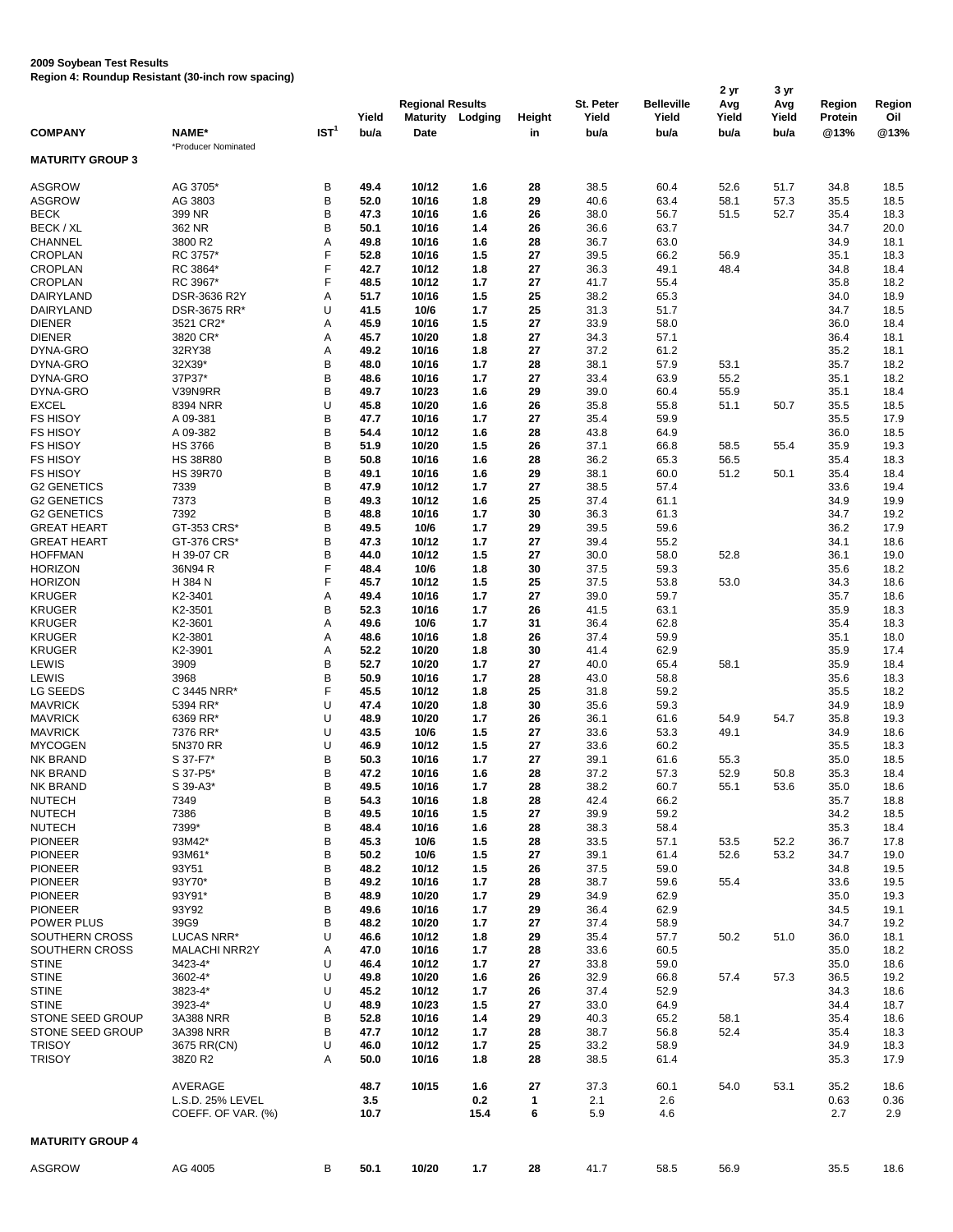## **2009 Soybean Test Results**

**Region 4: Roundup Resistant (30-inch row spacing)**

|                                          |                                    |                  | Yield        | <b>Regional Results</b><br><b>Maturity</b> | Lodging        | <b>Height</b> | St. Peter<br>Yield | <b>Belleville</b><br>Yield | 2 yr<br>Avg<br>Yield | 3 yr<br>Avg<br>Yield | <b>Region</b><br><b>Protein</b> | Region<br>Oil |
|------------------------------------------|------------------------------------|------------------|--------------|--------------------------------------------|----------------|---------------|--------------------|----------------------------|----------------------|----------------------|---------------------------------|---------------|
| <b>COMPANY</b>                           | <b>NAME*</b>                       | IST <sup>1</sup> | bu/a         | <b>Date</b>                                |                | in            | bu/a               | bu/a                       | bu/a                 | bu/a                 | @13%                            | @13%          |
| <b>ASGROW</b>                            | *Producer Nominated<br>AG 4303*    | Β                | 54.6         | 10/20                                      | 1.6            | 29            | 42.9               | 66.4                       |                      |                      | 35.7                            | 18.8          |
| <b>ASGROW</b>                            | AG 4703                            | B                | 48.5         | 10/23                                      | $1.7$          | 30            | 35.0               | 61.9                       | 55.4                 | 53.9                 | 36.2                            | 17.5          |
| <b>ASGROW</b>                            | AG 4907                            | B                | 47.6         | 10/26                                      | 2.1            | 33            | 40.2               | 55.0                       |                      |                      | 35.4                            | 17.7          |
| <b>BAKER</b>                             | 4295 NRRSTS                        | U                | 48.6         | 10/20                                      | $1.7$          | 30            | 35.9               | 61.3                       |                      |                      | 35.1                            | 18.5          |
| <b>BAKER</b>                             | 4495 NRRSTS                        | U                | 47.9         | 10/20                                      | $1.7$          | 25            | 34.9               | 61.0                       | 56.5                 |                      | 36.2                            | 18.3          |
| <b>BAKER</b><br><b>BECK</b>              | 4795 NRRSTS<br>420 NR              | U<br>Β           | 44.3<br>53.1 | 10/20<br>10/16                             | $1.7$<br>1.6   | 31<br>29      | 39.3<br>42.1       | 49.4<br>64.2               | 52.9<br>58.2         |                      | 35.8<br>36.0                    | 19.0<br>18.9  |
| <b>BECK</b>                              | 422 NR                             | B                | 48.3         | 10/20                                      | 1.5            | 30            | 39.4               | 57.2                       | 54.0                 | 53.7                 | 36.8                            | 18.5          |
| <b>BECK</b>                              | 445 NR                             | B                | 52.3         | 10/20                                      | 1.5            | 26            | 40.4               | 64.1                       | 57.7                 |                      | 36.0                            | 18.8          |
| <b>BECK</b>                              | 460 NR                             | B                | 49.7         | 10/23                                      | 1.9            | 34            | 40.4               | 58.9                       | 56.4                 | 54.9                 | 37.0                            | 17.5          |
| <b>BECK</b>                              | 474 NR                             | B                | 45.6         | 10/20                                      | 1.6            | 29            | 36.5               | 54.7                       | 54.7                 | 52.8                 | 37.7                            | 17.6          |
| BECK / XL                                | 400 NR                             | B                | 48.1         | 10/16                                      | $1.7$          | 32            | 38.3               | 58.0                       |                      |                      | 36.2                            | 18.4          |
| <b>CHANNEL</b><br><b>CHANNEL</b>         | 4000 R2<br>XPR-4509                | Α<br>Α           | 52.9<br>53.8 | 10/20<br>10/20                             | 1.8<br>$1.7$   | 32<br>30      | 41.5<br>44.0       | 64.2<br>63.7               |                      |                      | 36.2<br>36.7                    | 17.3<br>17.9  |
| <b>CHANNEL</b>                           | XPR-4609                           | Α                | 50.0         | 10/20                                      | 1.8            | 30            | 39.8               | 60.3                       |                      |                      | 35.8                            | 17.9          |
| <b>DAIRYLAND</b>                         | DSR-4300 RR*                       | U                | 48.5         | 10/20                                      | 1.8            | 27            | 36.3               | 60.6                       |                      |                      | 36.1                            | 18.4          |
| DYNA-GRO                                 | 33A40*                             | Β                | 52.0         | 10/20                                      | $1.7$          | 29            | 40.1               | 63.9                       | 58.6                 |                      | 35.2                            | 19.0          |
| DYNA-GRO                                 | 36C44*                             | B                | 50.7         | 10/20                                      | 1.6            | 27            | 38.8               | 62.6                       | 58.2                 |                      | 36.0                            | 18.6          |
| DYNA-GRO                                 | V42N9RS*                           | B                | 47.2         | 10/20                                      | 1.5            | 28            | 35.6               | 58.9                       | 54.8                 |                      | 35.4                            | 18.3          |
| DYNA-GRO                                 | V47N9RS                            | B                | 45.3         | 10/20                                      | 1.6            | 31            | 39.0               | 51.6                       | 54.7                 |                      | 35.9                            | 18.9          |
| <b>EXCEL</b><br><b>EXCEL</b>             | 8402 NNRRSTS<br>8407 NRR           | U<br>U           | 44.8<br>43.8 | 10/16<br>10/20                             | 1.8<br>1.6     | 29<br>27      | 34.6<br>31.1       | 55.1<br>56.4               | 53.0                 | 53.4                 | 35.3<br>36.5                    | 18.6<br>17.8  |
| <b>EXCEL</b>                             | 8482 RR                            | U                | 42.5         | 10/23                                      | 1.8            | 30            | 33.1               | 51.8                       |                      |                      | 35.1                            | 18.1          |
| <b>FS HISOY</b>                          | A 09-45                            | В                | 50.5         | 10/20                                      | 1.8            | 30            | 42.5               | 58.5                       |                      |                      | 36.0                            | 18.4          |
| <b>FS HISOY</b>                          | A 09-47                            | B                | 51.9         | 10/20                                      | $1.7$          | 28            | 42.5               | 61.2                       |                      |                      | 36.6                            | 17.9          |
| <b>FS HISOY</b>                          | <b>HS 41T80</b>                    | B                | 49.9         | 10/12                                      | 1.6            | 30            | 37.6               | 62.2                       | 57.5                 |                      | 36.1                            | 18.9          |
| <b>FS HISOY</b>                          | <b>HS 4366</b>                     | B                | 45.4         | 10/16                                      | 1.4            | 28            | 36.1               | 54.7                       | 53.3                 | 53.4                 | 36.6                            | 18.5          |
| <b>FS HISOY</b>                          | <b>HS 45T70</b>                    | B                | 54.4         | 10/23                                      | 1.5            | 27            | 43.2               | 65.5                       | 59.9                 | 59.4                 | 35.8                            | 18.8          |
| <b>FS HISOY</b><br><b>FS HISOY</b>       | <b>HS 46T80</b><br><b>HS 48R70</b> | B<br>B           | 47.5<br>47.6 | 10/20<br>10/20                             | 1.8<br>$1.7$   | 32<br>32      | 41.5<br>35.8       | 53.4<br>59.4               | 55.4<br>56.5         | 55.4                 | 36.0<br>35.8                    | 18.9<br>17.9  |
| <b>G2 GENETICS</b>                       | 7419                               | B                | 47.8         | 10/20                                      | 1.7            | 31            | 36.9               | 58.7                       |                      |                      | 35.6                            | 18.2          |
| <b>G2 GENETICS</b>                       | 7479                               | Β                | 48.1         | 10/20                                      | 2.0            | 31            | 39.4               | 56.9                       |                      |                      | 34.7                            | 18.0          |
| <b>G2 GENETICS</b>                       | 7439 S                             | B                | 56.9         | 10/20                                      | 1.6            | 28            | 44.3               | 69.5                       |                      |                      | 35.6                            | 18.9          |
| <b>GREAT HEART</b>                       | GT-406 CR2                         | B                | 50.0         | 10/12                                      | 1.5            | 28            | 39.3               | 60.8                       |                      |                      | 35.9                            | 18.5          |
| <b>GREAT HEART</b>                       | GT-431 CR2                         | Β                | 50.2         | 10/20                                      | $1.4$          | 28            | 43.4               | 56.9                       |                      |                      | 35.6                            | 18.3          |
| <b>GREAT HEART</b>                       | GT-438 CRR*                        | B                | 47.8         | 10/20                                      | $1.7$          | 30            | 35.5               | 60.1                       | 56.6                 |                      | 35.6                            | 18.2          |
| <b>GREAT HEART</b><br><b>GREAT HEART</b> | GT-443 CRS*<br>GT-474 CRS*         | B<br>B           | 49.2<br>48.0 | 10/23<br>10/20                             | 1.6<br>$1.4$   | 27<br>32      | 39.1<br>42.1       | 59.4<br>54.0               | 56.2<br>55.8         |                      | 35.8<br>36.0                    | 18.6<br>18.8  |
| <b>HOBLIT</b>                            | <b>422 NRR</b>                     | F                | 45.7         | 10/20                                      | $1.7$          | 28            | 36.3               | 55.0                       |                      |                      | 36.9                            | 18.4          |
| <b>HOFFMAN</b>                           | H 40-10 CR                         | B                | 49.1         | 10/20                                      | $1.7$          | 30            | 37.8               | 60.5                       |                      |                      | 35.4                            | 18.9          |
| <b>HOFFMAN</b>                           | H 41-08 CR                         | В                | 49.1         | 10/16                                      | $1.7$          | 28            | 37.0               | 61.3                       | 55.6                 |                      | 36.1                            | 18.8          |
| <b>HOFFMAN</b>                           | H 45-09 CR                         | B                | 44.4         | 10/16                                      | 1.5            | 28            | 31.2               | 57.5                       | 51.4                 |                      | 35.2                            | 19.0          |
| <b>HOFFMAN</b>                           | H 46-09 CR                         | В                | 44.4         | 10/23                                      | 1.6            | 31            | 38.4               | 50.3                       |                      |                      | 36.0                            | 18.8          |
| <b>HOFFMAN</b><br><b>HORIZON</b>         | H 48-10 CR<br>40N15R               | В<br>F           | 47.6<br>47.7 | 10/20<br>10/12                             | $1.7$<br>$1.4$ | 30<br>27      | 36.7<br>38.6       | 58.6<br>56.9               |                      |                      | 37.4<br>36.3                    | 17.9<br>18.4  |
| <b>HORIZON</b>                           | H 401 N                            |                  | 50.0         | 10/20                                      | $1.7$          | 30            | 38.5               | 61.4                       | 57.1                 |                      | 35.3                            | 18.9          |
| <b>HORIZON</b>                           | H 419 N                            |                  | 46.3         | 10/20                                      | $1.4$          | 27            | 35.7               | 56.9                       | 54.7                 | 54.4                 | 36.1                            | 18.8          |
| <b>HORIZON</b>                           | H 422 N                            | F                | 44.8         | 10/20                                      | 1.5            | 27            | 36.2               | 53.4                       | 52.8                 | 53.8                 | 36.8                            | 18.5          |
| <b>HORIZON</b>                           | H 447 N                            |                  | 50.8         | 10/20                                      | 1.5            | 28            | 37.6               | 63.9                       | 57.1                 |                      | 36.2                            | 18.6          |
| <b>KRUGER</b>                            | K2X 41A9                           | B                | 50.2         | 10/20                                      | 2.0            | 30            | 39.0               | 61.5                       |                      |                      | 34.4                            | 19.4          |
| <b>KRUGER</b>                            | K2X 42A9                           | Α                | 50.6         | 10/20                                      | 1.8            | 29            | 39.7               | 61.4                       |                      |                      | 35.2                            | 18.5          |
| <b>KRUGER</b><br><b>KRUGER</b>           | K2X 43A9<br>K2X 43B9               | B<br>В           | 47.8<br>46.3 | 10/20<br>10/23                             | $1.7$<br>2.4   | 33<br>31      | 37.9<br>37.7       | 57.7<br>54.9               |                      |                      | 36.4<br>35.6                    | 17.4<br>17.9  |
| <b>KRUGER</b>                            | K2X 43C9                           | B                | 49.3         | 10/20                                      | $1.7$          | 29            | 38.9               | 59.8                       |                      |                      | 36.0                            | 18.4          |
| <b>KRUGER</b>                            | K2X 44A9                           | B                | 53.1         | 10/20                                      | $1.7$          | 29            | 43.7               | 62.5                       |                      |                      | 35.7                            | 18.2          |
| <b>KRUGER</b>                            | K2X 45A9                           | B                | 52.2         | 10/20                                      | $1.7$          | 29            | 42.6               | 61.8                       |                      |                      | 36.6                            | 17.8          |
| <b>KRUGER</b>                            | K2X 46A9                           | Β                | 49.1         | 10/20                                      | 1.8            | 29            | 38.5               | 59.7                       |                      |                      | 36.0                            | 17.9          |
| <b>KRUGER</b>                            | K-410 RRSCN                        | В                | 50.2         | 10/20                                      | $1.7$          | 29            | 39.9               | 60.5                       | 57.4                 | 57.8                 | 35.3                            | 18.9          |
| LEWIS<br>LEWIS                           | 4150<br>400 R2                     | B                | 52.6<br>51.3 | 10/20<br>10/20                             | $1.7$<br>1.8   | 30<br>32      | 40.8<br>40.8       | 64.5<br>61.9               |                      |                      | 35.5<br>36.4                    | 18.8<br>17.2  |
| LG SEEDS                                 | C 4110 NRR*                        | Α<br>F           | 45.3         | 10/20                                      | $1.7$          | 29            | 36.6               | 53.9                       |                      |                      | 34.5                            | 18.9          |
| LG SEEDS                                 | C 4488 NRR*                        | F                | 49.2         | 10/20                                      | 1.8            | 28            | 36.2               | 62.2                       |                      |                      | 36.2                            | 18.3          |
| <b>MYCOGEN</b>                           | 5N402 RR                           | U                | 45.5         | 10/20                                      | 1.5            | 27            | 31.8               | 59.1                       |                      |                      | 36.5                            | 17.6          |
| <b>NK BRAND</b>                          | S 41-R6*                           | В                | 49.2         | 10/20                                      | 1.5            | 28            | 37.6               | 60.8                       | 56.1                 |                      | 35.6                            | 18.5          |
| <b>NK BRAND</b>                          | S 43-N6*                           | В                | 47.9         | 10/16                                      | 1.7            | 29            | 39.7               | 56.0                       | 55.4                 |                      | 36.0                            | 16.9          |
| <b>NK BRAND</b>                          | S 44-D5*                           | B                | 46.9         | 10/20                                      | 1.5            | 28            | 38.0               | 55.8                       | 55.4                 |                      | 35.0                            | 17.8          |
| NK BRAND<br><b>NUTECH</b>                | S 48-C9<br>7417                    | В                | 48.7<br>50.7 | 10/20<br>10/20                             | $1.4$<br>1.7   | 29<br>29      | 37.8<br>40.0       | 59.6<br>61.4               | 56.6                 |                      | 34.4<br>35.9                    | 17.9          |
| <b>NUTECH</b>                            | 7475                               | Β<br>B           | 46.0         | 10/20                                      | 1.6            | 27            | 35.3               | 56.7                       | 53.8                 |                      | 34.5                            | 18.8<br>19.2  |
| <b>NUTECH</b>                            | 4041 RN                            | В                | 53.0         | 10/20                                      | 1.7            | 30            | 41.8               | 64.3                       | 59.5                 | 57.9                 | 35.1                            | 19.0          |
| <b>NUTECH</b>                            | 7425 S                             | Β                | 50.5         | 10/20                                      | 1.6            | 28            | 40.8               | 60.2                       |                      |                      | 36.1                            | 18.6          |
| <b>NUTECH</b>                            | 7434*                              | Β                | 51.1         | 10/20                                      | $1.4$          | 27            | 38.8               | 63.4                       |                      |                      | 35.8                            | 18.7          |
| <b>PIONEER</b>                           | 94M50*                             | B                | 47.8         | 10/20                                      | 1.7            | 29            | 38.1               | 57.5                       | 55.7                 | 54.9                 | 35.7                            | 18.6          |
| <b>PIONEER</b>                           | 94Y01*                             | Β                | 47.8         | 10/20                                      | $1.7$          | 29            | 33.8               | 61.7                       | 56.0                 |                      | 34.7                            | 19.0          |
| <b>PIONEER</b>                           | 94Y20*                             | B                | 47.7         | 10/20                                      | $1.8$          | 30            | 39.0               | 56.4                       | 55.5                 |                      | 36.1                            | 18.7          |